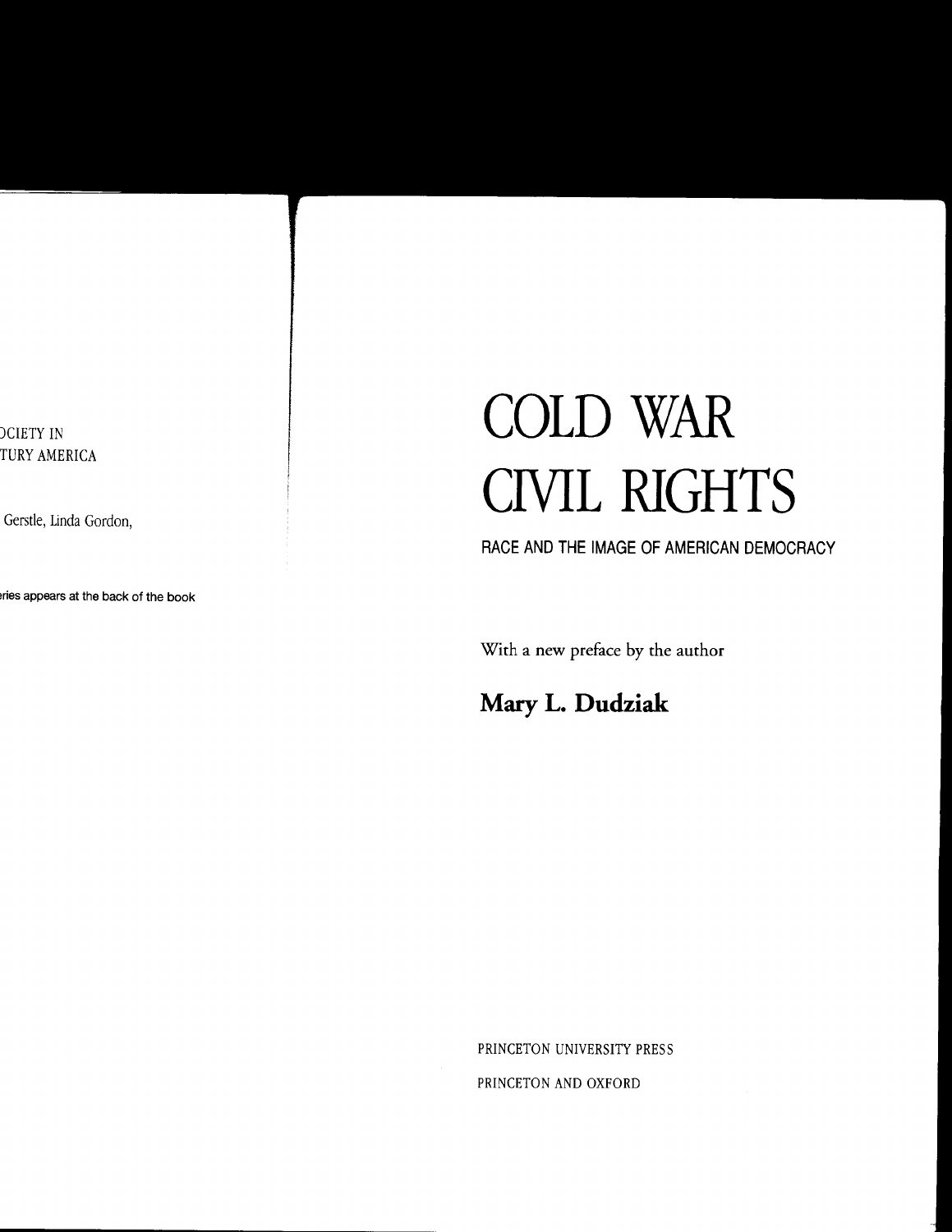### POLITICS AND SOCIETY IN TWENTIETH-CENTURY AMERICA

SERIES EDITORS William Chafe, Gary Gerstle, Linda Gordon, and Julian Zelizer

A list of titles in the series appears at the back of the book

# **COLD WAR CML RIGHTS**

#### **RACE AND THE IMAGE OF AMERICAN DEMOCRACY**

With a new preface by the author

**Mary L. Dudziak** 

PRINCETON UNIVERSITY PRESS

PRINCETON AND OXFORD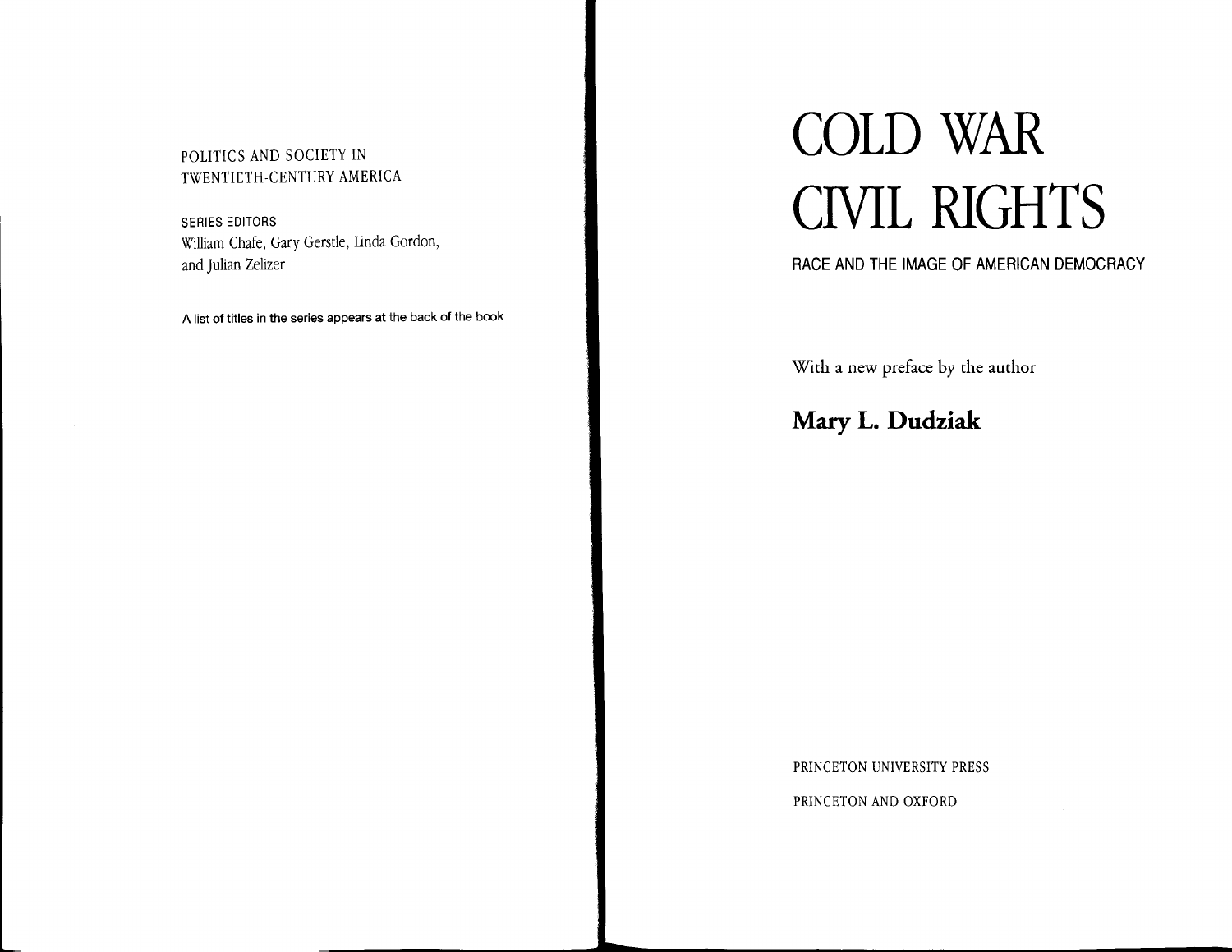COPYRIGHT © 2000 BY PRINCETON UNIVERSITY PRESS PUBLISHED BY PRINCETON UNIVERSITY PRESS, 41 WILLIAM STREET, PRINCETON, NEW JERSEY 08540

IN THE UNITED KINGDOM: PRINCETON UNIVERSITY PRESS, 6 OXFORD STREET, WOODSTOCK, OXFORDSHIRE OX20 1 TW PRESS. PRINCETON .EDU

ALL RIGHTS RESERVED

FIRST PRINTING, 2000

SECOND PRINTING, AND FIRST PAPERBACK PRINTING, 2002 PAPERBACK REISSUE, WITH A NEW PREFACE, 2011 PAPERBACK ISBN 978-0-691-15243-1

THE LIBRARY OF CONGRESS HAS CATALOGED THE CLOTH EDITION OF THIS BOOK AS FOLLOWS

DUDZIAK, MARY L., 1956-

COLD WAR CIVIL RIGHTS : RACE AND THE IMAGE OF AMERICAN DEMOCRACY I MARY L. DUDZIAK. P. CM. - (POLITICS AND SOCIETY IN

TWENTIETH-CENTURY AMERICA) INCLUDES BIBLIOGRAPHICAL REFERENCES AND INDEX. ISBN 0-691-01661-5 (alk. paper)

1. UNITED STATES-RACE RELATIONS-POLITICAL ASPECTS. 2. AFRO-AMERICANS-CIVIL RIGHTS-HISTORY -20TH CENTURY. 3. AFRO-AMERICANS-LEGAL STATUS, LAWS, ETC.-HISTORY-20TH CENTURY. 4. RACISM-POLITICAL ASPECTS-UNITED STATES-HISTORY-20TH CENTURY. 5. UNITED STATES-POLITICS AND GOVERNMENT-1945-1989. 6. DEMOCRACY-UNITED STATES-HISTORY-20TH CENTURY. 7. COLD WAR-SOCIAL ASPECTS-UNITED STATES. I. TITLE. II. SERIES.

E185.61 .D85 2000

323.1' 196073'09045-DC21 00-038515

BRITISH LIBRARY CATALOGING-IN-PUBLICATION DATA IS AVAILABLE

THIS BOOK HAS BEEN COMPOSED IN GARAMOND

PRINTED ON ACID-FREE PAPER.  $\infty$ 

PRINTED IN THE UNITED STATES OF AMERICA 10 9 8 7 6 5 4 3 2 1

Parts of this manuscript previously appeared in a different form in the following articles, and are republished with permission: "Desegregation as a Cold War Imperative," *Stanford Law Review41* (November 1988}: 61-120; "Josephine Baker, Racial Protest and the Cold War," *Journal of American History* 81 (September 1994}: 543-570; "The Little Rock Crisis and Foreign Affairs: Race, Resistance and the Image of American Democracy," *Southern California Law Review70* (September 1997}: 1641-1716.

/' LE 670<br>|- W

*To Alicia*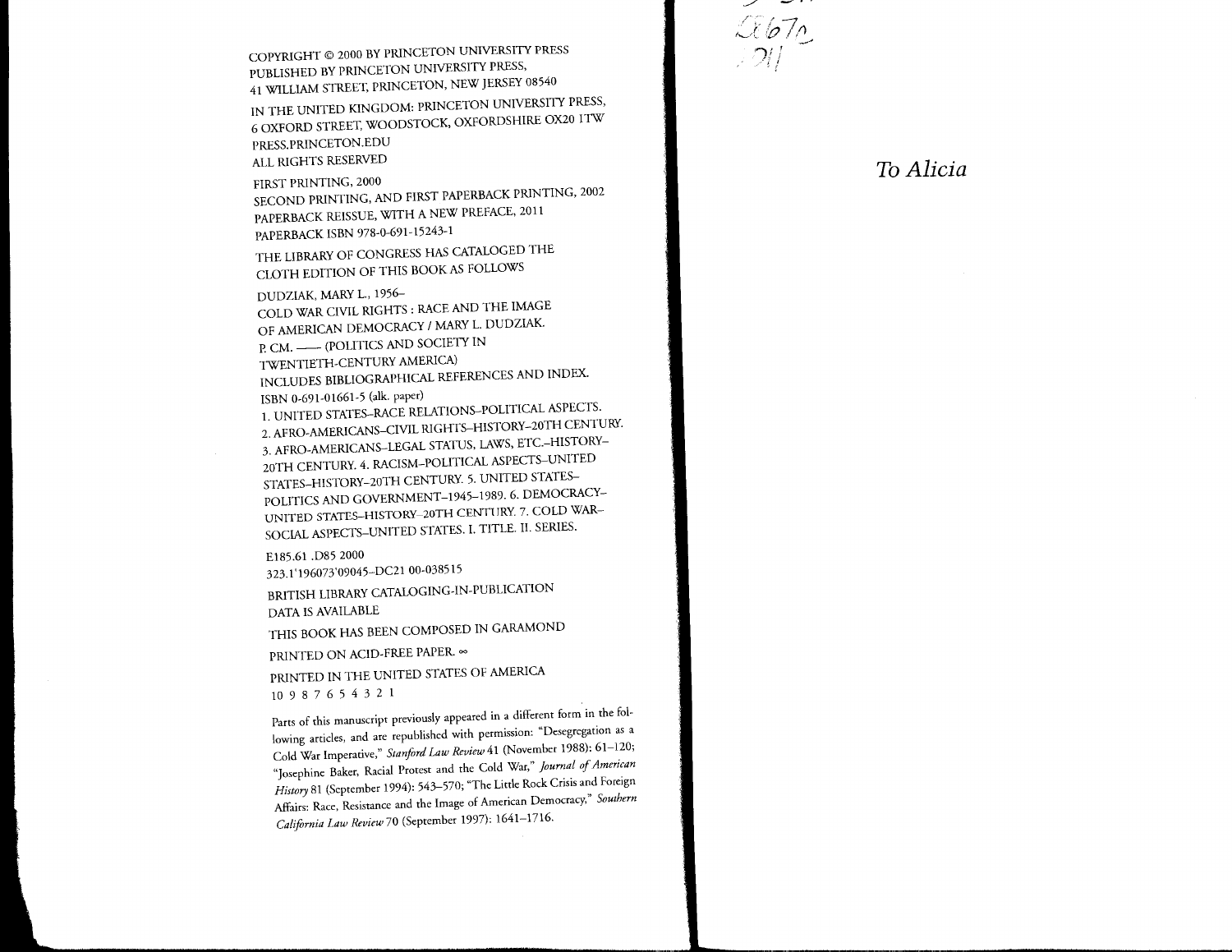

Abused and scorned though we may be as a people, our destiny is tied up in the destiny of America.

> MARTIN LUTHER KING JR. MARCH 31, 1968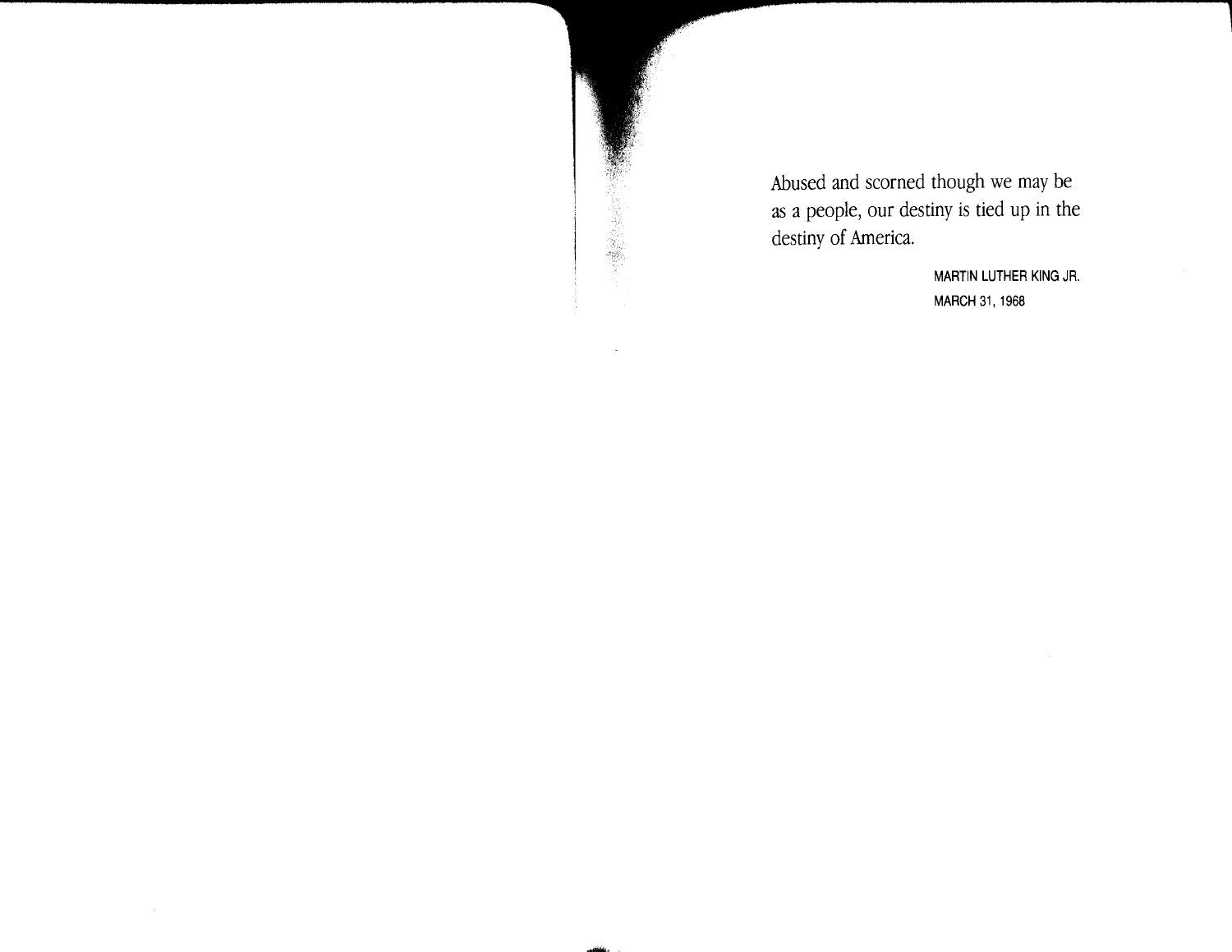#### **Contents**

 $\bar{z}$ 

-

| List of Illustrations       |                                                          | <b>X111</b> |
|-----------------------------|----------------------------------------------------------|-------------|
| Preface to the 2011 Edition |                                                          | XV          |
| <b>INTRODUCTION</b>         |                                                          | 3           |
| CHAPTER 1                   | Coming to Terms with Cold<br>War Civil Rights            | 18          |
| <b>CHAPTER 2</b>            | Telling Stories about Race<br>and Democracy              | 47          |
| <b>CHAPTER 3</b>            | Fighting the Cold War with Civil<br><b>Rights Reform</b> | 79          |
| <b>CHAPTER 4</b>            | Holding the Line in Little Rock                          | 115         |
| <b>CHAPTER 5</b>            | Losing Control in Camelot                                | 152         |
| <b>CHAPTER 6</b>            | Shifting the Focus of America's<br>Image Abroad          | 203         |
| <b>CONCLUSION</b>           |                                                          | 249         |
| <b>Notes</b>                |                                                          | 255         |
| Acknowledgments             |                                                          | 311         |
| Index                       |                                                          | 317         |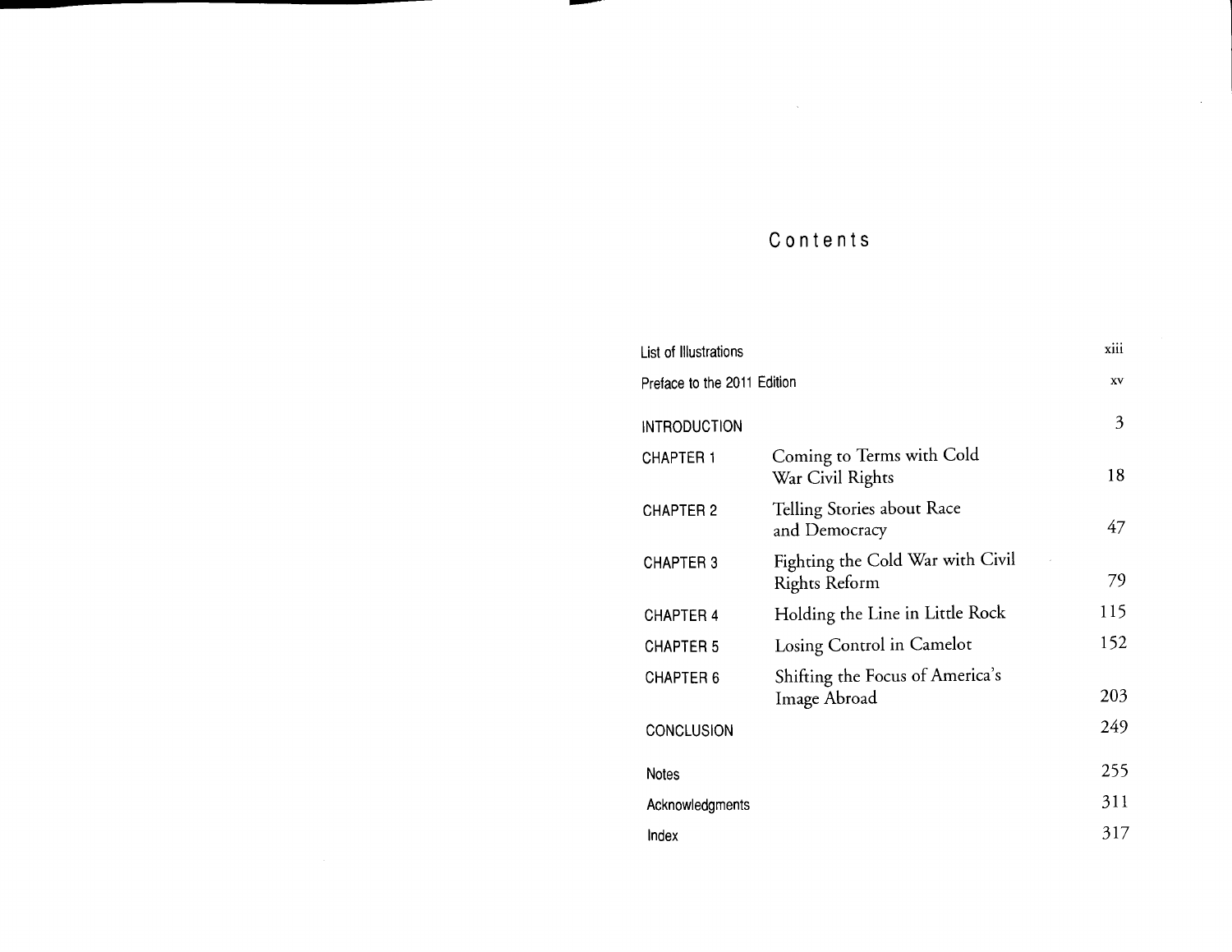#### **Illustrations**

------ --·· **l** 

| National Association of Colored Women delegates picket the<br>White House, July 1946. UPI/CORBIS-BETTMANN.                                                                                                                                  | 21  |
|---------------------------------------------------------------------------------------------------------------------------------------------------------------------------------------------------------------------------------------------|-----|
| Funeral services for two lynching victims, Monroe, Georgia,<br>July 25, 1946. UPI/CORBIS-BETTMANN.                                                                                                                                          | 22  |
| An integrated New York classroom, as portrayed in "The Negro<br>in American Life," a United States Information Service<br>pamphlet distributed in the 1950s. Chester Bowles Papers,<br>Manuscripts and Archives, Yale University.           | 54  |
| Neighbors in an integrated housing project, as portrayed in<br>"The Negro in American Life," a United States Information<br>Service pamphlet distributed in the 1950s. Chester Bowles<br>Papers, Manuscripts and Archives, Yale University. | 55  |
| William Patterson, Paul Robeson, and Robeson's attorney,<br>James Wright, leaving a federal courthouse after an unsuccessful<br>hearing challenging the denial of Robeson's passport, August<br>16, 1955. UPI/CORBIS-BETTMANN.              | 71  |
| Josephine Baker protesting outside a Havana, Cuba, radio<br>station, February 15, 1953. UPI/CORBIS-BETTMANN.                                                                                                                                | 72  |
| President Harry S. Truman receiving the report of his<br>President's Committee on Civil Rights, October 29, 1947. UPI/<br>CORBIS-BETTMANN.                                                                                                  | 97. |
| Segregated from his white classmates, George McLaurin attends<br>the University of Oklahoma School of Education, October 16,<br>1946. UPI/CORBIS-BETTMANN.                                                                                  | 98  |

 $\mathcal{L}^{\mathcal{L}}(\mathcal{L}^{\mathcal{L}}(\mathcal{L}^{\mathcal{L}}))$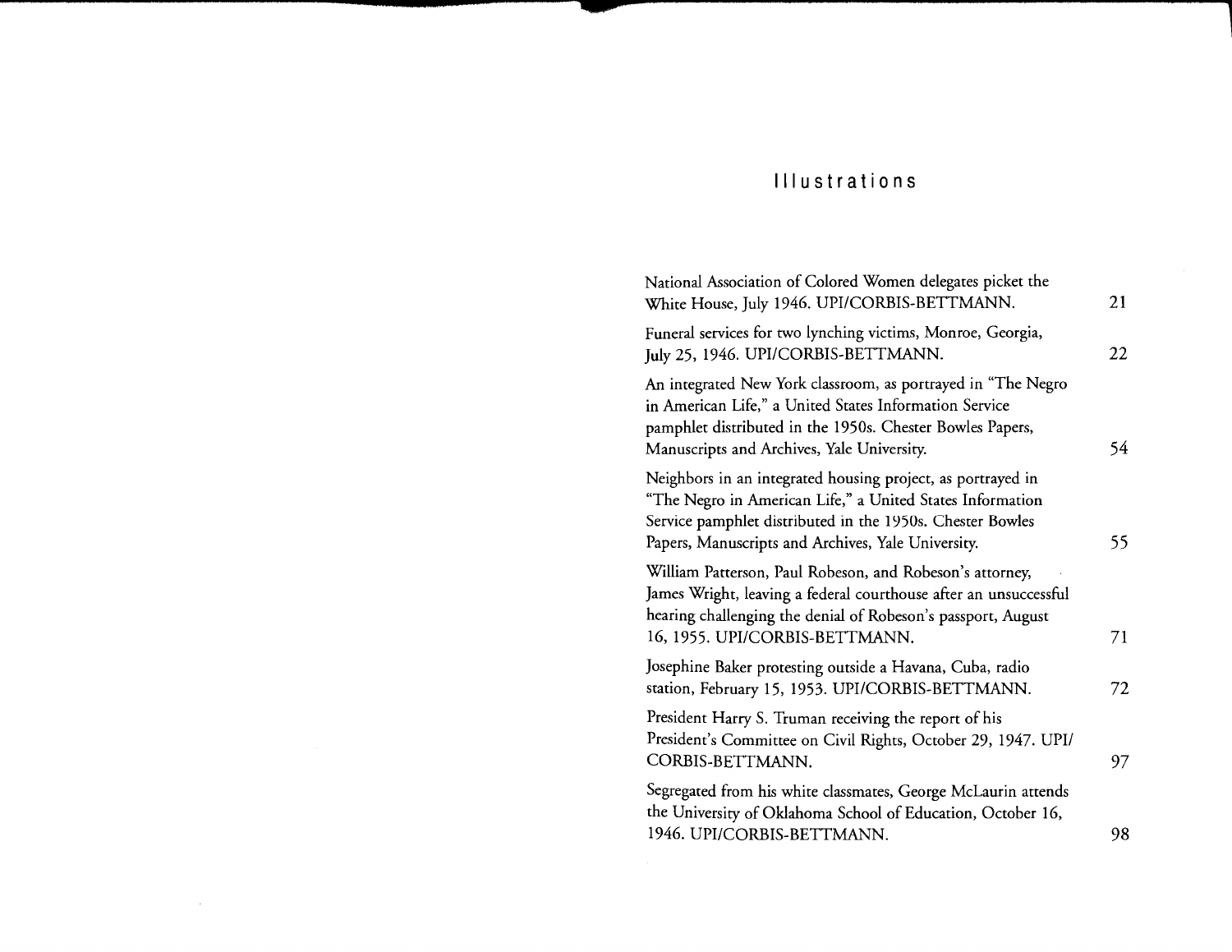| "Careful, the Walls Have Ears," September 11, 1957, Arkansas<br>Democrat-Gazette.                                                                                                |     |
|----------------------------------------------------------------------------------------------------------------------------------------------------------------------------------|-----|
| "Right into Their Hands," September 11, 1957, <i>Oakland</i><br>Tribune.                                                                                                         | 123 |
| The 101 <sup>st</sup> Airborne Division escorts nine African American<br>students into Central High School in Little Rock, Arkansas,<br>September 25, 1957. UPI/CORBIS-BETTMANN. | 129 |
| President John F. Kennedy and Nigerian Prime Minister Sir<br>Abubakar Tafawa Balewa at the White House following talks,<br>July 27, 1961. UPI/CORBIS-BETTMANN.                   | 160 |
| Freedom Rider James Zwerg recovers from injuries in a<br>Montgomery, Alabama, hospital, May 21, 1961. UPI/CORBIS-<br>BETTMANN.                                                   | 161 |
| Firefighters bear down on civil rights demonstrators in<br>Birmingham, Alabama, May 3, 1963. UPI/CORBIS-<br>BETTMANN.                                                            | 176 |
| African Heads of State convene for the first meeting of the<br>Organization of African Unity, Addis Ababa, Ethiopia, May 23,<br>1963. UPI/CORBIS-BETTMANN.                       | 177 |
| More than 200,000 participate in the March on Washington,<br>August 28, 1963. UPI/CORBIS-BETTMANN.                                                                               | 195 |
| A Soviet political cartoon portrays American racial segregation,<br>August 24, 1963. UPI/CORBIS-BETTMANN.                                                                        | 196 |
| Martin Luther King Jr. receives the Nobel Peace Prize,<br>December 10, 1964. UPI/CORBIS-BETTMANN.                                                                                | 227 |
| Malcolm X holds a press conference upon his return from<br>Africa, November 24, 1964. UPI/CORBIS-BETTMANN.                                                                       | 228 |
| Michigan National Guardsmen push back African American<br>protesters during rioting in Detroit, Michigan, July 26, 1967.<br>UPI/CORBIS-BETTMANN.                                 | 244 |

### **Preface to the 2011 Edition**

When I began the research project that would ultimately become *Cold Civil Rights,* "America in the World" as a field in United States history did not exist. Many years later, a multiyear project on internationalizing American history is completed, there are many history courses in this area, and history departments train graduate students in this new field. The methodology of thinking globally about American history is embraced by more history teachers, with K-12 workshops in place around the country. And as so often happens with a methodological turn, just as this approach to conceptualizing U.S. history has been taking hold, another approach is emerging to destabilize it, as historians seek to transcend the way nations provide borders to historical subjects. Transnational history has much in common with internationalized American history, except perhaps the most fundamental point: whether retaining the nation as a historical frame illuminates more than it obscures.<sup>1</sup>

Along the way, this book continues to find new readers. For those of you who will be picking it up during the book's next decade, I thought it might be helpful to take up how a work that is part of a field that doesn't yet exist comes to be written. I will also discuss a couple of methodological issues, especially the question of whether the Cold War has been getting lost in studies of the Cold War and civil rights. What follows is simply the story of this book and this historian, rather than of the way the broader literature of related works emerged over time.<sup>2</sup> The rest of this edition remains unchanged, other than the correction of errors. If I had attempted more significant revisions, I am afraid that the result would have been a much longer and perhaps a different book.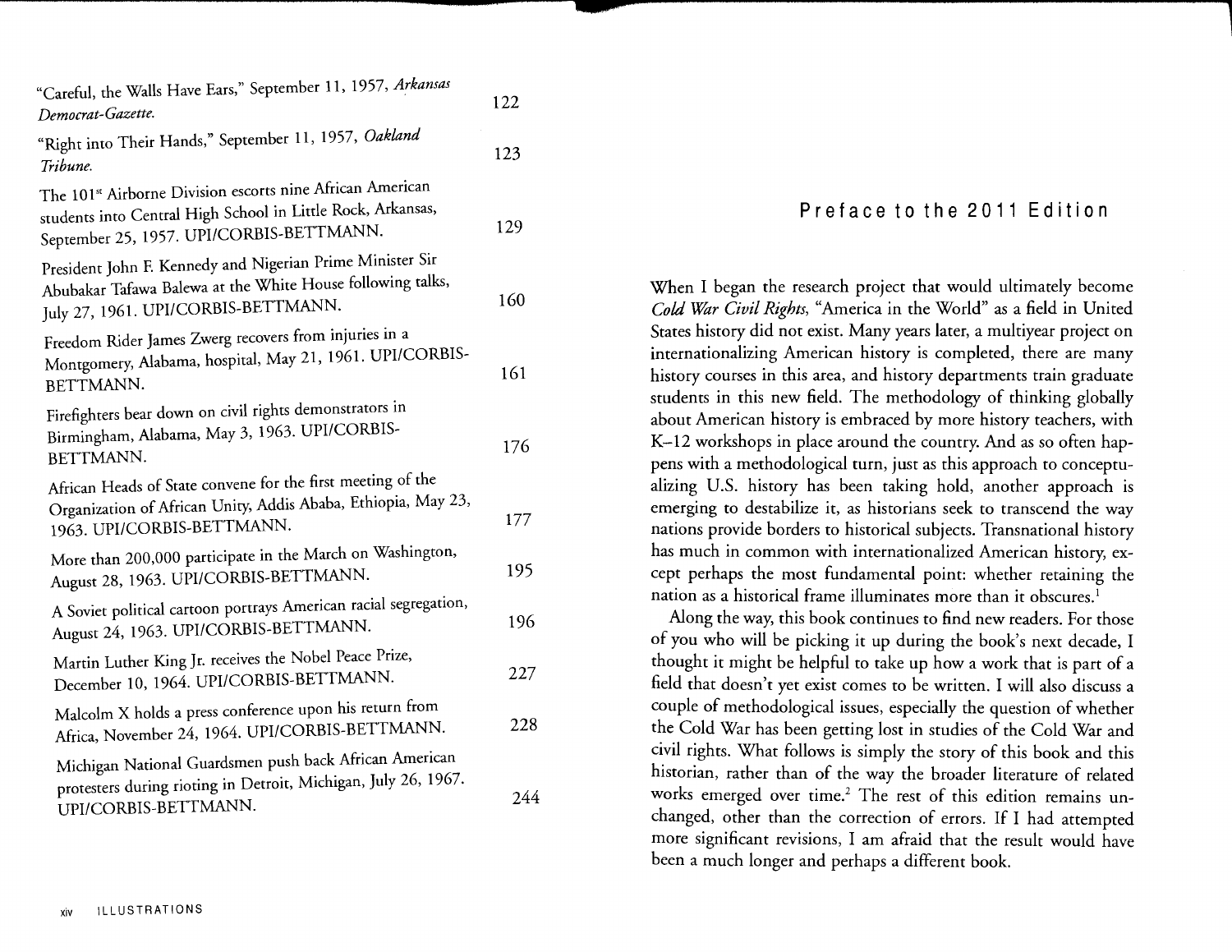Robin Kelley once questioned the newness of internationalizing American history, since African American history has always been diasporic.3 Kelley is right, of course, but, with a few exceptions, as a graduate student in the 1980s interested in civil rights history, I encountered little of this. My initial goal was to write a communitycentered study. I wanted to understand how Topeka, Kansas, the home of *Brown v. Board of Education,* came to terms with its role in what was thought of as the American dilemma. I got interested in Topeka when I worked for the American Civil Liberties Union one summer during law school. The ACLU asked me to reconstruct the history of segregation in this community for ongoing school desegregation litigation in Topeka. The history of desegregation in Topeka is fascinating and complicated. The local school board voted to desegregate before the Supreme Court ruling in *Brown.* I decided that this should be my Ph.D. dissertation topic. Before long, I was well on my way toward finishing. But I got stuck on a problem, and I just couldn't finish until I figured it out.

••<--·· -------·---------------

When the Topeka school board voted to desegregate in 1953, the local press asked them why. "We feel that segregation is not an American practice," school board member Harold Conrad said.<sup>4</sup> This was a curious statement, in part because it expressed an understanding of what was "American" and defined a longstanding American practice as being outside the boundaries of American conduct. But the historical moment mattered to the use of this word. It meant something particular to characterize an act as "unAmerican" in 1953, during what we call the McCarthy era. This seemed to make it essential to get to the bottom of something I was curious about: Did it matter that *Brown* was decided during the McCarthy era? Did the two topics have anything to do with each other? I knew that civil rights activists were red-baited during this era. But was there something else going on?

Once I started to look for answers, I found connections all over the place. The Cold War context for *Brown* was apparent in the news stories when *Brown* was decided. The *Pittsburgh Courier,* for

xvi PREFACE TO THE 2011 EDITION

example, said of *Brown:* "this clarion announcement ... will stun and silence America's Communist traducers behind the Iron Curtain." Another early clue was the Justice Department brief in *Brown*  itself. An amicus curiae ("friend of the court") brief has a section explaining what interest the party filing the brief has in the case. According to the Justice Department, the interest of the United States in school segregation was that race discrimination harmed American foreign relations.<sup>5</sup>

Once I found these sources, if the Justice Department's files in *Brown* had been accessible, my topic might have retained a more domestic frame, as a history of ideas about desegregation during the McCarthy era. But the Justice Department is one of the worst at opening files to historians. Stymied, I turned to State Department records, since the *Brown* brief relied on a statement from Secretary of State Dean Acheson. I just wanted to see that side of the correspondence. And at this point in the story, pure luck intervened.

Serendipity is so often important to historical research, especially in the archives. I was fortunate to be doing research at a time when the National Archives was more fully staffed with experienced archivists who had the time to help researchers find material. And I was simply lucky to encounter Sally Marks (later Sally Kuisel), who was never disparaging about my rather profound ignorance.<sup>6</sup> With her help, I learned how to do diplomatic history research. I found the archival material that demonstrated the relationship between civil rights and U.S. foreign affairs. As I continued my work, I came to know Brenda Gayle Plummer and Gerald Horne, who had been writing in the area of race and international affairs and became sources of support and inspiration.<sup>7</sup> When charting a new path, connections like these are essential, for I also encountered stiff resistance. "You've taken something away from us," a senior colleague at my first law school teaching job told me. He was more melancholy than angry. A traditional liberal framing of civil rights history, in which white liberals aided the movement as the country embraced "simple justice" as a moral ideal, was part of his personal identity as a white, liberal, reform-minded lawyer. 8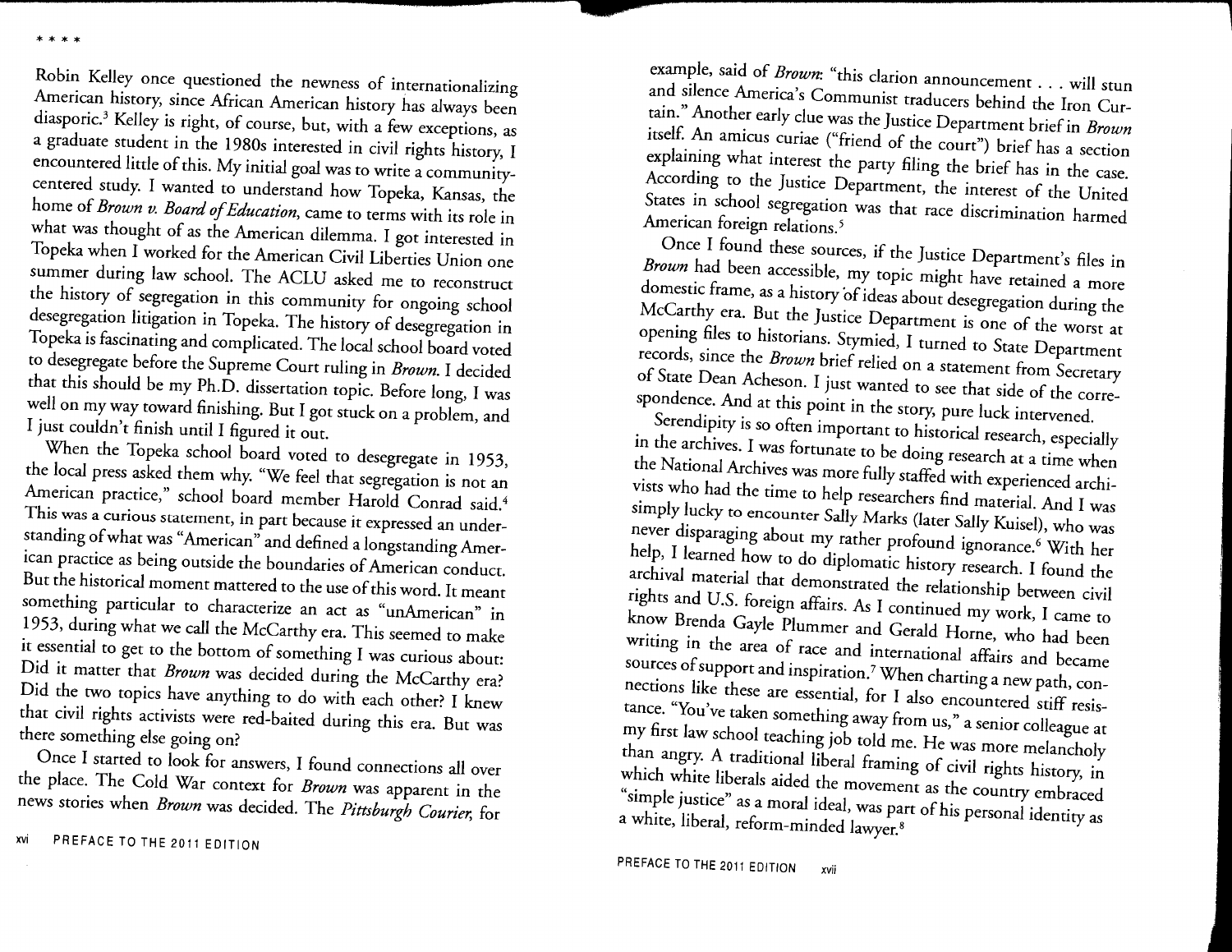Years later, the question that had once stymied me resulted in this book. Along the way, a broader literature, both in race and international affairs, and in global approaches to U.S. history, developed, so that my book would have plenty of company on its shelf in the library. And, with some regret, I never went back to Topeka.

#### \* \* \* \*

Over the past decade, as the Cold War slips further into history, it has received new critical attention in works on American politics and culture. Important new scholarship has appeared, broadening our understanding of the relationship between international affairs and American civil rights. But sometimes it is hard to figure out just what work the Cold War is doing in works on the Cold War and civil rights.

The Cold War is a curious figure. Its definition is often left to the imagination. Yet at the same time it seems to act as an abstract but powerful historical actor. The Cold War, like some "hot" wars, is thought to *do* things in history. Sometimes the Cold War seems like atmosphere-it appears to be everywhere-or like a superhero-it can do anything. The Cold War is not usually invoked only as a simple temporal frame. Instead, it is a strange fusion-a historical era that is also a historical actor. Because of this, it seems important to nail down what we mean when we invoke the Cold War. By this I do not mean the debates about when the Cold War began and ended and who was at fault for what, but instead, when we view the Cold War as moving or enabling history in some way, *what is it* that is enabling the action?<sup>9</sup>

Sometimes the Cold War is domestic anticommunism without any direct connection to international relations. Sometimes Cold War foreign affairs are clearly in view, as in works on the relationship between civil rights and American public diplomacy. Sometimes the Cold War is an international relations problem that affects social conditions at the national or local level. Sometimes the Cold War is simply a backdrop or a climate system (as in the "Cold War climate") within which the narrative plays out. There are countless other formulations. These approaches are very different, but they are sometimes lumped together as if they are all about the same thing, since they are all about the Cold War. But when we say that the Cold War is having an impact, this is a causal argument. Being precise about what we mean by the Cold War, and how the Cold War is driving the action in the story, can help us identify what sort of historical evidence is needed to make the causal argument convincing. A foreign relations argument, for example, would require reliance on foreign relations sources. On occasion, climate systems can determine the course of history, but it is usually good to move beyond a meteorological approach to Cold War historiography.

So was the Cold War a good thing for American civil rights? A very smart historian once asked me that question, and has suggested in print that the answer in my book is yes.<sup>10</sup> Readers are welcome to use the evidence in the book in support of an argument like that-or its opposite-but you will find no such argument from me in these pages. Instead, the Cold War (and by this I mean the geopolitical Cold War, or Cold War-era U.S. foreign relations, and its domestic impact) narrowed the scope of civil rights discourse; undermined political activism and destroyed lives, as chapter 2 discusses; justified American intervention around the world, with devastating consequences; and fueled the creation of a national security state that continues to hamper American political possibilities. To say that the Cold War was "good" for the civil rights movement strikes me as like saying that Hurricane Katrina was good for the building trades in the Gulf Coast. That a devastating moment opens the door to particular opportunities does not mean that the devastation was "good" or that we would have wanted it to happen.

\* \* \* \*

Many years ago, I followed a question that took me off-track but then opened up what for me was a new way of thinking about history. At some point, this book's methodology will seem very oldfashioned, and scholars will turn to new approaches that have not yet been imagined. If there is a lesson in this book for that generation, perhaps it is that getting stuck is not a bad thing. Being truly puzzled can be the first step toward finding an answer. And when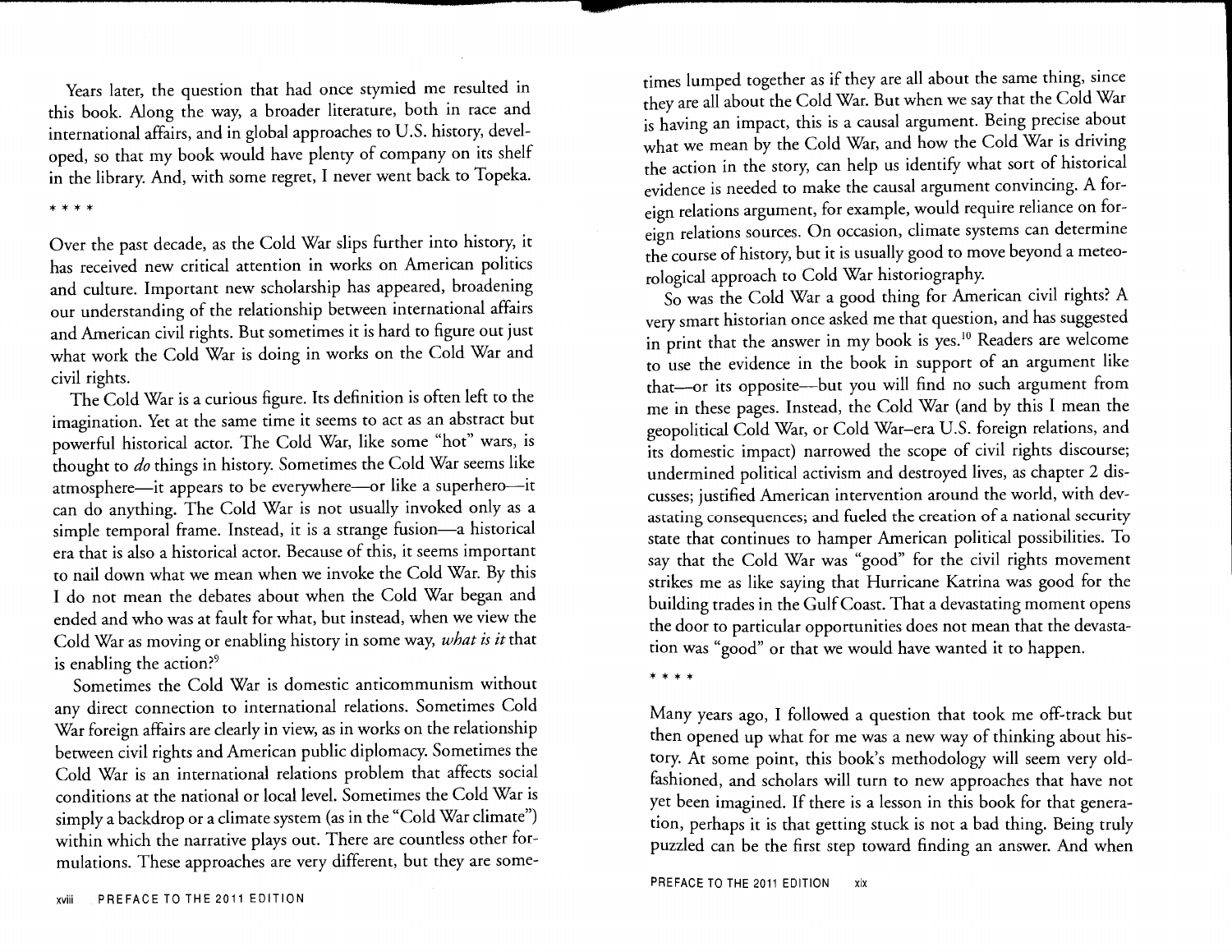pursuing a lead, it is important to follow it wherever it takes you, even if the terrain is unfamiliar. Opening an unexpected door and finding a new world on the other side is, after all, one of the most exciting things about writing history.

> Mary L. Dudziak December 12, 2010

#### NOTES

I. The Organization of American Historians/New York University Project on Internationalizing the Study of American History (Thomas Bender, Director), *The LaPietra Report: A Report to the Profession* (September 2000), http://www.oah.org/activities/lapietra/final .html; *The Palgrave Dictionary ofTransnational History,* Akira Iriye and Pierre-Yves Saunier, eds. (Hampshire, UK: Palgrave Macmillan, 2009), http://www.transnationalhistory.com /home.aspx.

2. Excellent overviews of this literature appear in Brenda Gayle Plummer, "The Changing Face of Diplomatic History: A Literature Review," *The History Teacher* 38 (May 2005): 385-400; Kevin Gaines, "A World to Win: The International Dimension of the Black Freedom Movement," *OAH Magazine of History* 20 (October 2006): 14-18; and Jeff Woods, "The Cold War and the Struggle for Civil Rights," *OAH Magazine of History* 24 (October 20IO): I3-I7.

3. Robin D. G. Kelley, "'But a Local Phase of a World Problem': Black History's Global Vision, I883-I950," *journal of American History* 86 (December I999): 1045-1077.

4. Mary L. Dudziak, "The Limits of Good Faith: Desegregation in Topeka, Kansas, I950-I956," *Law and History Review* 5 (Fall I987): 376.

5. Mary L. Dudziak, *Cold War Civil Rights: Race and the Image of American Democracy* (Princeton: Princeton University Press, 2011), 99-I02, 110.

6. Thomas Allen Schwartz, "In Memoriam: Sally M. (Marks) Kuisel," *Passport* 4I (April2010): 50.

7. While they have written and edited many more books, essential to my early work were: Brenda Gayle Plummer, *Rising Wind· Black Americans and US. Foreign Affairs, I935- I960* (Chapel Hill: University of North Carolina Press, I996); and Gerald Horne, *Black*  and Red: W.E.B. Du Bois and the Afro-American Response to the Cold War, 1944-1963 (Albany: State University of New York Press, I986).

8. My first publication in this area takes up the liberal paradigm and its limits: Mary L. Dudziak, "Desegregation as a Cold War Imperative," *Stanford Law Review4I* (November I988): 6I-I20.

9. The literature on Cold War historiography is, of course, vast. A starting point is the new three-volume compilation *The Cambridge History of the Cold War*, Melvyn P. Leffler and Odd Arne Westad, eds. (New York: Cambridge University Press, 20IO). I expand on ideas about the way the Cold War is understood in War · Time: An Idea, Its History, Its *Consequences* (Oxford University Press, 20I2).

10. Steven Lawson, review of *Cold War Civil Rights, American Historical Review* 107 (February 2002): 246-247.

## **COLD WAR CML RIGHTS**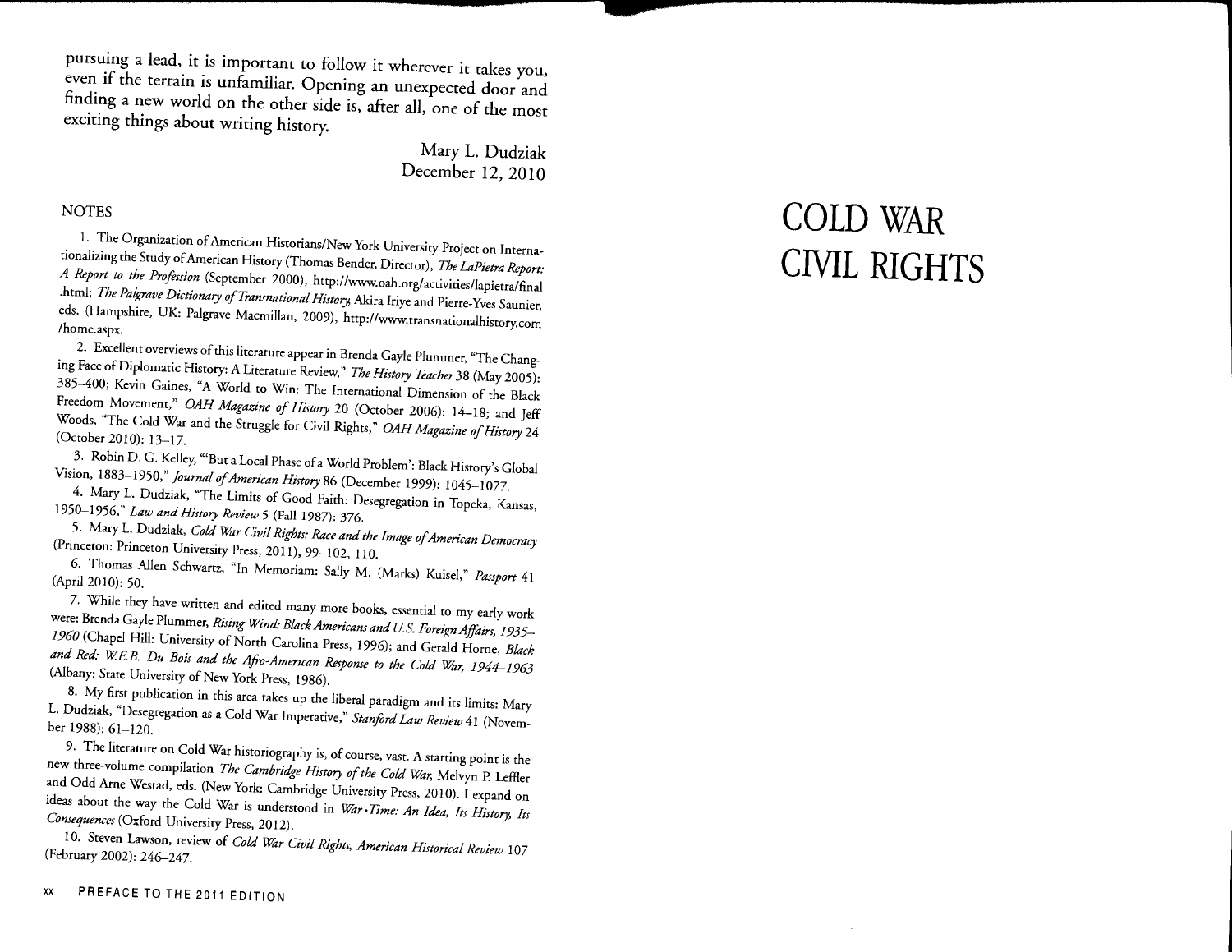#### **INTRODUCTION**

........ ---c---•c•

All races and religions, that's America to me. LEWIS ALLAN AND EARL ROBINSON, "THE HOUSE I LIVE IN" (1942)<sup>1</sup>

Jimmy Wilson's name has not been remembered in the annals of Cold War history, but in 1958, this African American handyman was at the center of international attention. Mter he was sentenced to death in Alabama for stealing less than two dollars in change, Wilson's case was thought to epitomize the harsh consequences of American racism. It brought to the surface international anxiety about the state of American race relations. Because the United States was the presumptive leader of the free world, racism in the nation was a matter of international concern. How could American democracy be a beacon during the Cold War, and a model for those struggling against Soviet oppression, if the United States itself practiced brutal discrimination against minorities within its own borders?

Jimmy Wilson's unexpected entry into this international dilemma began on July 27, 1957. The facts of the unhappy events setting off his travails are unclear. Wilson had worked for Estelle Barker, an elderly white woman, in Marion, Alabama. He later told a Toronto reporter that he had simply wanted to borrow money from her against his future earnings, as he had in the past. *As* Wilson told the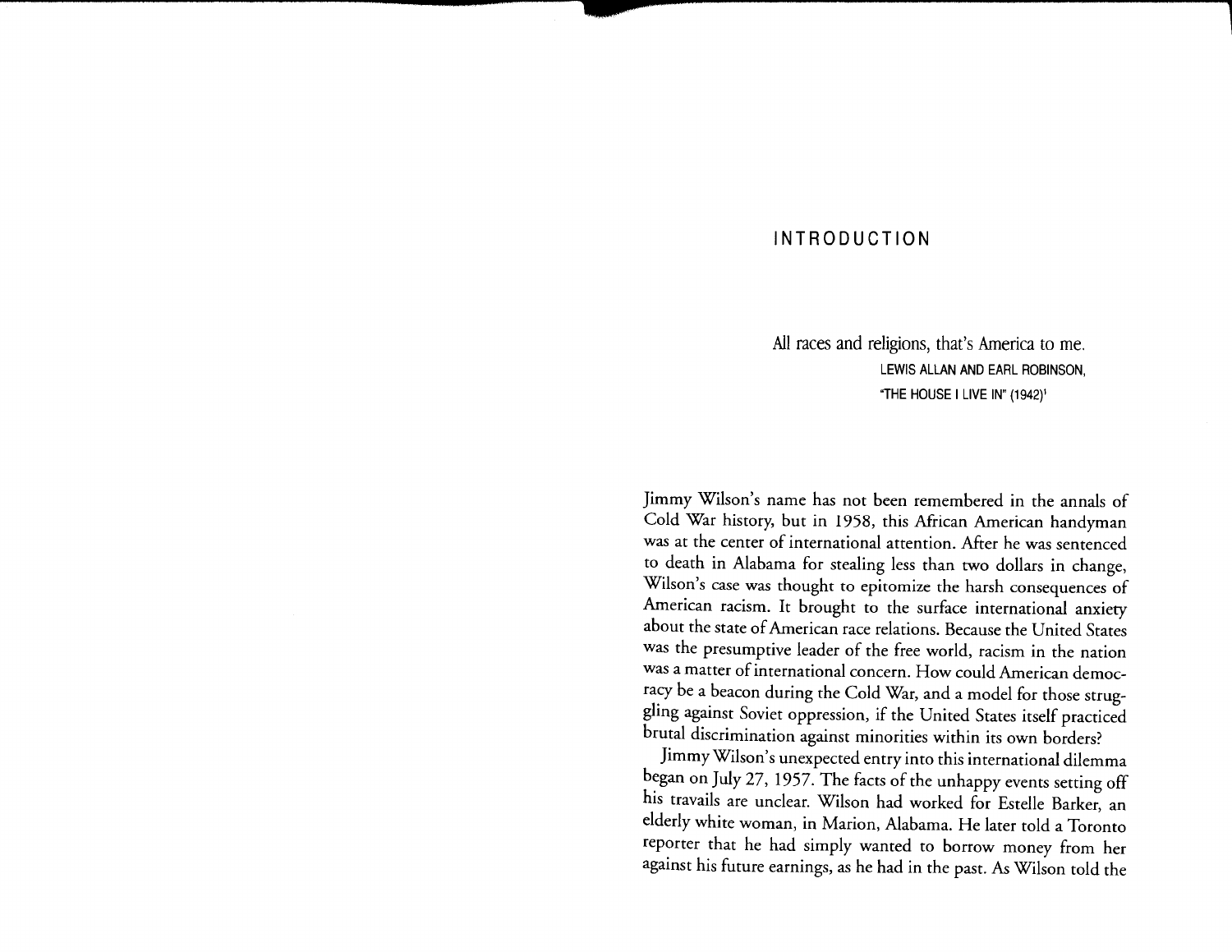story, Barker let him into her home one evening, they had an argument, she threw some money on her bed and he took it and left. The coins would not be enough to cover the cost of his cab home. Barker told the police that his motives were more sinister. After taking the money she had dumped on her bed, she said he forced her onto the bed and unsuccessfully attempted to rape her.<sup>2</sup>

Wilson was prosecuted only for robbery, for the theft of \$1.95. Over the objections of Wilson's attorney, Barker testified at trial about the alleged sexual assault. Wilson was quickly convicted by an all-white jury. Robbery carried a maximum penalty of death, and the presiding judge sentenced Wilson to die in the electric chair. When the Alabama Supreme Court upheld Wilson's sentence, news of the case spread across the nation. Because other nations followed race in the United States with great interest, the Wilson case was soon international news.<sup>3</sup>

Headlines around the world decried this death sentence for the theft of less than two dollars. The *Voice of Ethiopia* thought "it is inconceivable that in this enlightened age, in a country that prides itself on its code of justice, that, for the paltry sum of \$1.95, a man should forfeit his life." An editorial in the Ghanaian *Ashanti Pioneer*  urged that the underlying law be repealed. According to the paper, it was "the High, inescapable duty of every right thinking human being who believes in democracy as understood and practised on this side of the Iron Curtain to venture to bring it home to the people of Alabama." The Jimmy Wilson story was widely publicized in West Mrica, prompting American businessmen to call the U.S. embassy in Monrovia to express their concern that Wilson's execution would undermine "American effort to maintain sympathetic understanding [of our] principles and government" in that part of the world.<sup>4</sup>

Petitions and letters of protest poured in. Hulda Omreit of Bodo, Norway, describing herself as "a simple Norwegian housewife," wrote a letter to the U.S. government. She wished "to express her sympathy for the Negro, Jimmy Wilson, and plead for clemency for him. It makes no difference whether he is black or white; we are all brothers under the skin." Six members of the Israeli Parliament sent a letter of protest. The Trades Union Congress of Ghana urged

American authorities "to save not only the life of Wilson but also the good name of the United States of America from ridicule and contempt." The Congress thought Wilson's sentence "constitutes such a savage blow against the Negro Race that it finds no parallel in the Criminal Code of any modern State." The Jones Town Youth Club of Jamaica was just one of the groups that held a protest in front of the U.S. consulate in Kingston. In one extreme reaction, the U.S. embassy in The Hague received calls threatening that the U.S. ambassador "would not survive" ifWilson were executed. After a story about the case appeared in *Time* magazine, someone in Perth, Australia, hung a black figure in effigy from the flagpole of the U.S. consulate. Above it was a sign reading "Guilty of theft of fourteen shillings."<sup>5</sup>

John Morsell, a spokesman for the National Association for the Advancement of Colored People (NAACP), thought that it would be "a sad blot on the nation" if Wilson were executed. The NAACP was worried about the international repercussions. According to Morsell, "We think the communists will take this and go to town with it." Sure enough, the communist newspaper in Rome, *L 'Unita,*  called Wilson's death sentence "a new unprecedented crime by American segregationists," while front-page stories in Prague appeared under headlines proclaiming "This is America." Even those friendly to the United States were outraged, however. A group of Canadian judges was disturbed about the sentence and passed a resolution conveying its "deep concern" to Alabama Governor James Folsom. The judges warned that "[i]f Alabama electrocutes Jimmy Wilson it will shock the conscience of the world." From St. Paul's Cathedral in London, Canon John Collins urged every Christian in Britain to protest the execution. The secretary of the British Labour Party thought it was unfortunate that "those who wish to criticize western liberty and democracy" had been given "such suitable ammunition for their propaganda."6

Before long, Secretary of State John Foster Dulles was involved in the case. The Congress of Racial Equality (CORE) had urged Dulles to intervene, calling the Wilson case "a matter of prime concern to the foreign relations of the United States." CORE warned that "if this execution is carried out, certainly the enemies of the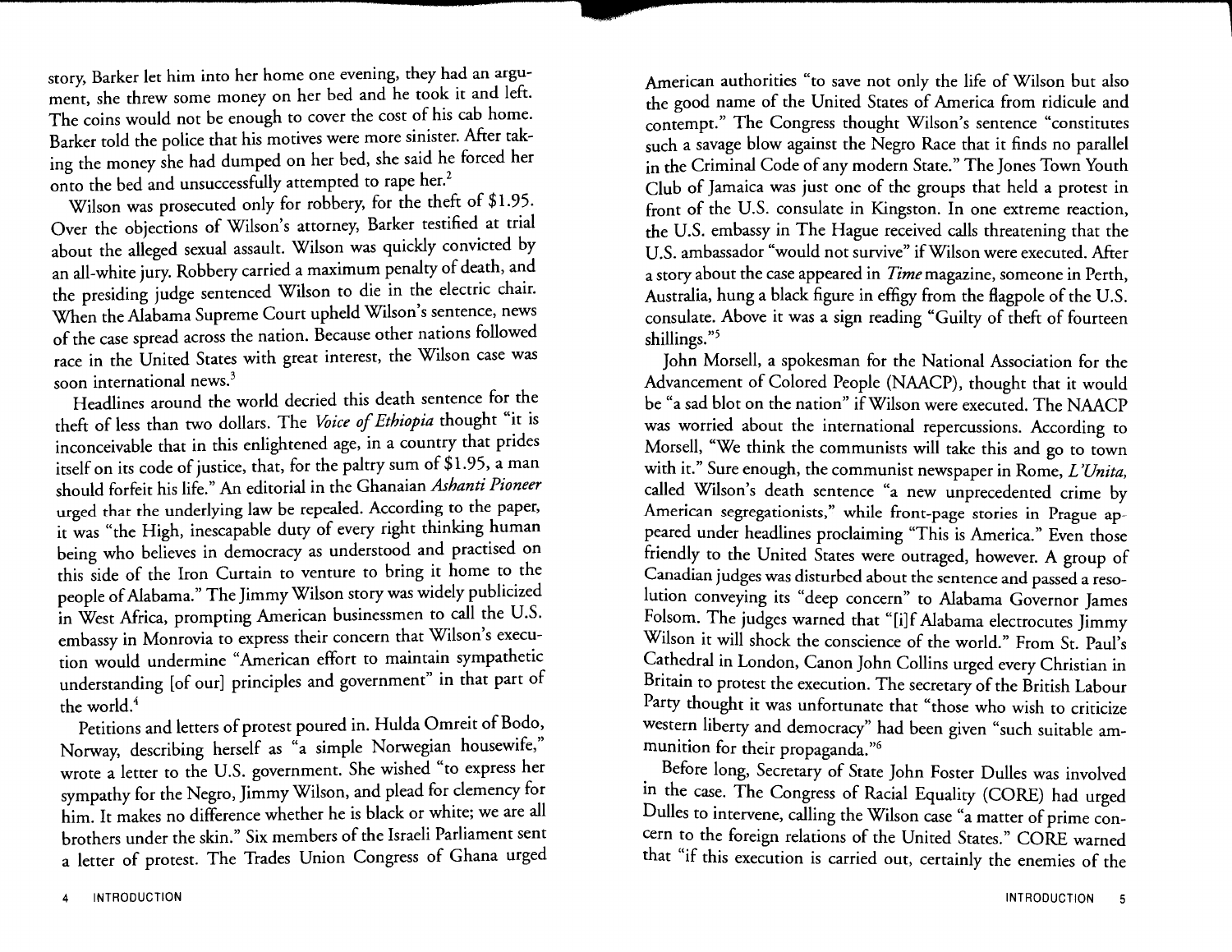United States will give it world-wide publicity and thus convey a distorted picture of relations between the races in our country." A flood of despatches about the case from U.S. embassies around the world would make Dulles's participation inevitable.<sup>7</sup>

Secretary Dulles sent a telegram to Governor Folsom, informing him of the great international interest in the Jimmy Wilson case. Folsom did not need to be told that the world had taken an interest in Jimmy Wilson. He had received an average of a thousand letters a day about the case, many from abroad. The governor had "never seen anything like" it and was "utterly amazed" by the outpouring of international attention. He called a press conference to announce that he was '"snowed under' with mail from Toronto demanding clemency" for Wilson. Folsom told Dulles that he stood ready to "aid in interpreting the facts of the case to the peoples of the world." After the Alabama Supreme Court upheld Wilson's conviction and sentence, Governor Folsom acted with unusual haste to grant Wilson clemency. The reason he acted so quickly was to end what he called the "international hullabaloo."<sup>8</sup>

Jimmy Wilson's case is one example of the international impact of American race discrimination during the Cold War. Domestic civil rights crises would quickly become international crises. As presidents and secretaries of state from 1946 to the mid-1960s worried about the impact of race discrimination on U.S. prestige abroad, civil rights reform came to be seen as crucial to U.S. foreign relations.

During the Cold War years, when international perceptions of American democracy were thought to affect the nation's ability to maintain its leadership role, and particularly to ensure that democracy would be appealing to newly independent nations in Asia and Africa, the diplomatic impact of race in America was especially stark. The underlying question of whether the nation lived up to its own ideals had, of course, been raised before, and activists in earlier years had looked overseas for a sympathetic audience for their critique of American racism. Frederick Douglass sought support for the abolitionist movement in Great Britain, arguing that slavery was a crime against "the human family," and so "it belongs to the whole human family to seek its suppression." In 1893, Ida B. Wells traveled to England to generate support for the campaign against lynching. "The pulpit and the press of our own country remains silent on these continued outrages," she explained. She hoped that support from Great Britain would in turn "arouse the public sentiment of Americans."<sup>9</sup>

During World War I, NAACP President Morefield Story argued that since African Americans were risking their lives to make the world safe for democracy, the nation must "make America safe for Americans." W. E. B. DuBois took these ideas overseas when world leaders convened for the Paris Peace Conference. He hoped that international cooperation in a new League of Nations would provide a forum for the vindication of racial problems at home. "[W]hat we cannot accomplish before the choked conscience of America, we have an infinitely better chance to accomplish before the organized Public Opinion of the World."<sup>10</sup>

While World War I influenced civil rights activists' critique of American racism, it did not lead to extensive social change. The moment for broader change came after World War II, a war against a racist regime carried on by a nation with segregated military forces. During the war years the idea that a conflict inhered in American ideology and practice first gained wide currency.<sup>11</sup>

World War II marked a transition point in American foreign relations, American politics, and American culture. At home, the meaning ascribed to the war would help to shape what would follow. At least on an ideological level, the notion that the nation as a whole had a stake in racial equality was widespread. As Wendell L. Willkie put it, "Our very proclamations of what we are fighting for have rendered our own inequities self-evident. When we talk of freedom and opportunity for all nations the mocking paradoxes in our own society become so clear they can no longer be ignored."<sup>12</sup>

The war years became an occasion for a serious examination of what was called the "Negro problem" in America. The most detailed treatment of this issue came from Swedish sociologist Gunnar Myrdal and his team of researchers. In 1944, Myrdal published *An American Dilemma: The Negro Problem and Modern Democracy.* According to Myrdal,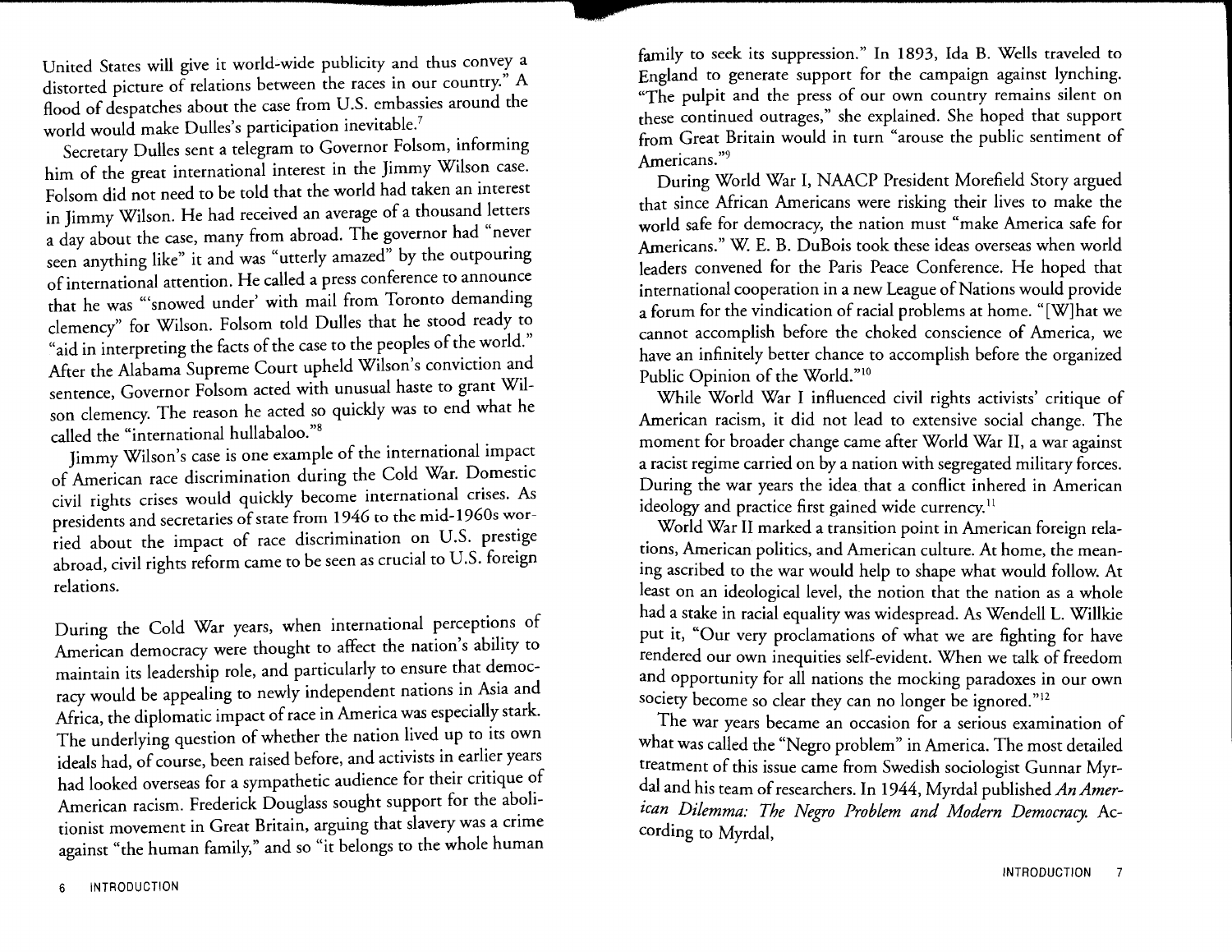[I]n this War, the principle of democracy had to be applied forces against colored soldiers and sailors, the exclusion of colmore explicitly to race.... Fascism and racism are based on a ored labor in our defense industries and trade unions, all our racial superiority dogma. . .and they came to power by means social discriminations, are of the greatest aid today to our of racial persecution and oppression. In fighting fascism and enemy in Asia, Japan. "Look at America," Japan is saying to racism, America had to stand before the whole world in favor millions of listening ears. "Will white Americans give you of racial tolerance and cooperation and of racial equality.<sup>13</sup> equality?<sup>316</sup>

The contradictions between racism and the ideology of democ-<br>racy were, for Myrdal, a quintessentially *American* dilemma. Myrdal military in World War II were segregated and most often relegated racy were, for Myrdal, a quintessentially *American* dilemma. Myrdal military in World War II were segregated and most often relegated<br>to service units, not combat. A. Philin Randolnh and many others "ideals of the essential dignity of the individual human being, of the mobilized against such wartime race discrimination. Civil rights<br>Fundamental equality of all men, and of certain inalienable rights to groups capitaliz freedom, justice and a fair opportunity." Racism conflicted with this **Example 19 Section** War II spurred civil rights activism. The NAACP developed, for the creed. The conflict between racist thoughts and egalitarian beliefs<br>created tension and anxiety, leading Myrdal to emphasize that this written, during the war "[t]he NAACP internationalized] the race

The American dilemma was a moral dilemma, and yet its implica-<br>tions stretched far beyond guilty consciences. According to Myrdal,<br>ened people's thinking "with the realization that the United States" tions stretched far beyond guilty consciences. According to Myrdal, ened people's thinking "with the realization that the United States<br>there was a strategic reason for social change. During the war years, cannot win this the American dilemma had "acquired tremendous international im-<br>attitudes."<sup>17</sup> plications." The "color angle to this War," meant that "[t]he situa-<br>
tion is actually such that any and all concessions to Negro rights in<br>
religious intolerance, and that the United States stood to cain from tion is actually such that any and all concessions to Negro rights in a religious intolerance, and that the United States stood to gain from<br>this phase of the history of the world will repay the nation many promoting equal this phase of the history of the world will repay the nation many<br>times, while any and all injustices inflicted upon them will be ex-<br>even sang about it. The lesson of his short film The House I Jim In times, while any and all injustices inflicted upon them will be ex-<br>tremely costly." American might would not be determined by mili-<br>was that racial and religious intolerance were "Nazi" characteristics tremely costly." American might would not be determined by mili-<br>tary strength alone. "America, for its international prestige, power, To be "American" was to practice equality at least toward one's tary strength alone. "America, for its international prestige, power,<br>and future security, needs to demonstrate to the world that Ameri-<br>wartime allies. This Oscar-winning film ended with Sinatra singing can Negroes can be satisfactorily integrated into its democracy."<sup>15</sup> "all races and religions, that's America to me."<sup>18</sup>

Myrdal's concerns about the impact of American racism on the war effort were played out in Axis propaganda. Pearl that "Japan... is declaring in the Philippines, in China, in India, Malaya, and even Russia that there is no basis for hope that colored peoples can expect any justice" from the U.S. government. To prove their point, the Japanese pointed to racism in the United States. According to Buck,

Every lynching, every race riot gives joy to Japan. The criminations of the American army and navy and the atr

• 1

to service units, not combat. A. Philip Randolph and many others groups capitalized on the nation's new focus on equality, and World written, during the war "[t]he NAACP internationaliz[ed] the race American dilemma inured "*in the heart of the American*."<sup>14</sup> issue." A 1943 NAACP report suggested that race had become "a plobal instead of a national or sectional issue." The war had head-<br>global instead of a national o cannot win this war unless there is a drastic readjustment of racial

wartime allies. This Oscar-winning film ended with Sinatra singing,

*As* World War II drew to a close, the nation faced an uncertain future. Victory over fascism, a returned focus on the home front, the specter of a nuclear age-these joys and anxieties captured the nation. Yet more would be at stake in the postwar years. The purpose of the war would leave its victors with new obligations. And if the war was, at least in part, a battle against racism, then racial segregation and disenfranchisement seemed to belie the great sacrifices the war had wrought.<sup>19</sup>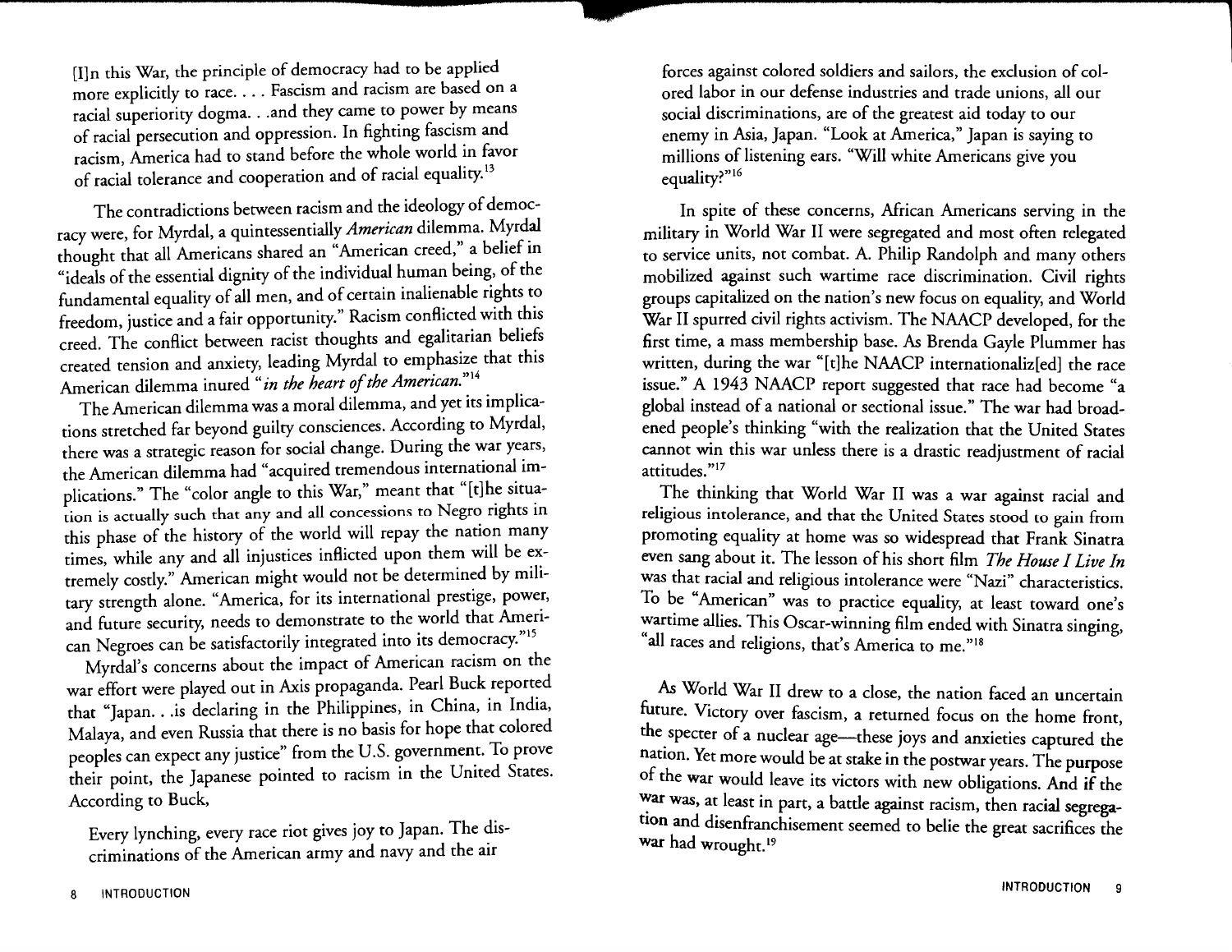This idea was captured by a military chaplain with U.S. Marine Corps troops at the Battle of Iwo Jima during the final months of the war. When the battle was over, Rabbi Roland B. Gittelsohn stood over newly dug graves on the island and delivered a eulogy. "Here lie men who loved America," he said.

Here lie officers and men, Negroes and whites, rich and poor, together. Here no man prefers another because of his faith, or despises him because of his color .... Among these men there is no discrimination, no prejudice, no hatred. Theirs is the highest and purest democracy.

The equality these soldiers had found in death was, for Gittelsohn, at the heart of the war's meaning.

Whoever of us lifts his hand in hate against a brother, or thinks himself superior to those who happen to be in the minority, makes of this ceremony, and of the bloody sacrifice it commemorates, an empty, hollow mockery. Thus, then, do we, the living, now dedicate ourselves, to the right of Protestants, Catholics and Jews, of white men and Negroes alike, to enjoy the democracy for which all of them have paid the price. <sup>20</sup>

There was an irony in the equality Gittelsohn found among the fallen soldiers, a point not mentioned in the chaplain's eulogy. The military forces that fought on Iwo Jima were racially segregated. Yet the limitations on the military's practice of equality did not dampen Gittelsohn's passionate argument that out of the carnage of the war came a commitment and an obligation to give democracy meaning across the divisions of race, religion and class.

Too much blood has gone into this soil for us to let it lie barren. Too much pain and heartache have fertilized the earth on which we stand. We here solemnly swear: it shall not be in vain. Out of this will come, we promise, the birth of a new freedom for the sons of men everywhere.<sup>21</sup>

The commitment to democracy had been sealed in blood. And this "democracy" was more than a political system. It was an idealogy, a set of beliefs about the nature and moral power of the nation. What remained to be determined was the way this ideological commitment to egalitarian democracy would be put into practice in the years after the war.

Following World War II, reconversion came to domestic life as well as the workplace. A renewed embrace of domesticity fueled a baby boom and a focus on consumption. Would the desire to return to normalcy mean a renewed embrace of racial norms of segregation, disenfranchisement, and subordination?<sup>22</sup> Paradoxically, international pressures would soon simultaneously constrain and enhance civil rights reform.

The inward turn of postwar American culture would have its limits, as the nation's political leaders soon warned that a new international threat loomed on the horizon. By 1947, the Cold War came to dominate the American political scene. As the Truman administration cast Cold War international politics in apocalyptic terms, "McCarthyism" took hold in domestic politics. If communism was such a serious threat world-wide, the existence of communists within the United States seemed particularly frightening. As the nation closed ranks, critics of American society often found themselves labeled as "subversive." Civil rights groups had to walk a fine line, making it clear that their reform efforts were meant to fill out the contours of American democracy, and not to challenge or undermine it. Organizations outside a narrowing sphere of civil rights politics found it difficult to survive the Cold War years. 23 Under the strictures of Cold War politics, a broad, international critique of racial oppression was out of place. As Penny Von Eschen has written, the narrowed scope of acceptable protest during the early years of the Cold War would not accommodate criticism of colonialism. Western European colonial powers, after all, were America's Cold War allies. For that reason, outspoken critics of colonialism found themselves increasingly under siege.<sup>24</sup>

Civil rights activists who sought to use international pressure to encourage reform in the United States also found themselves under increasing scrutiny. The strategic value of civil rights reform had given civil rights activists an important opportunity. Drawing upon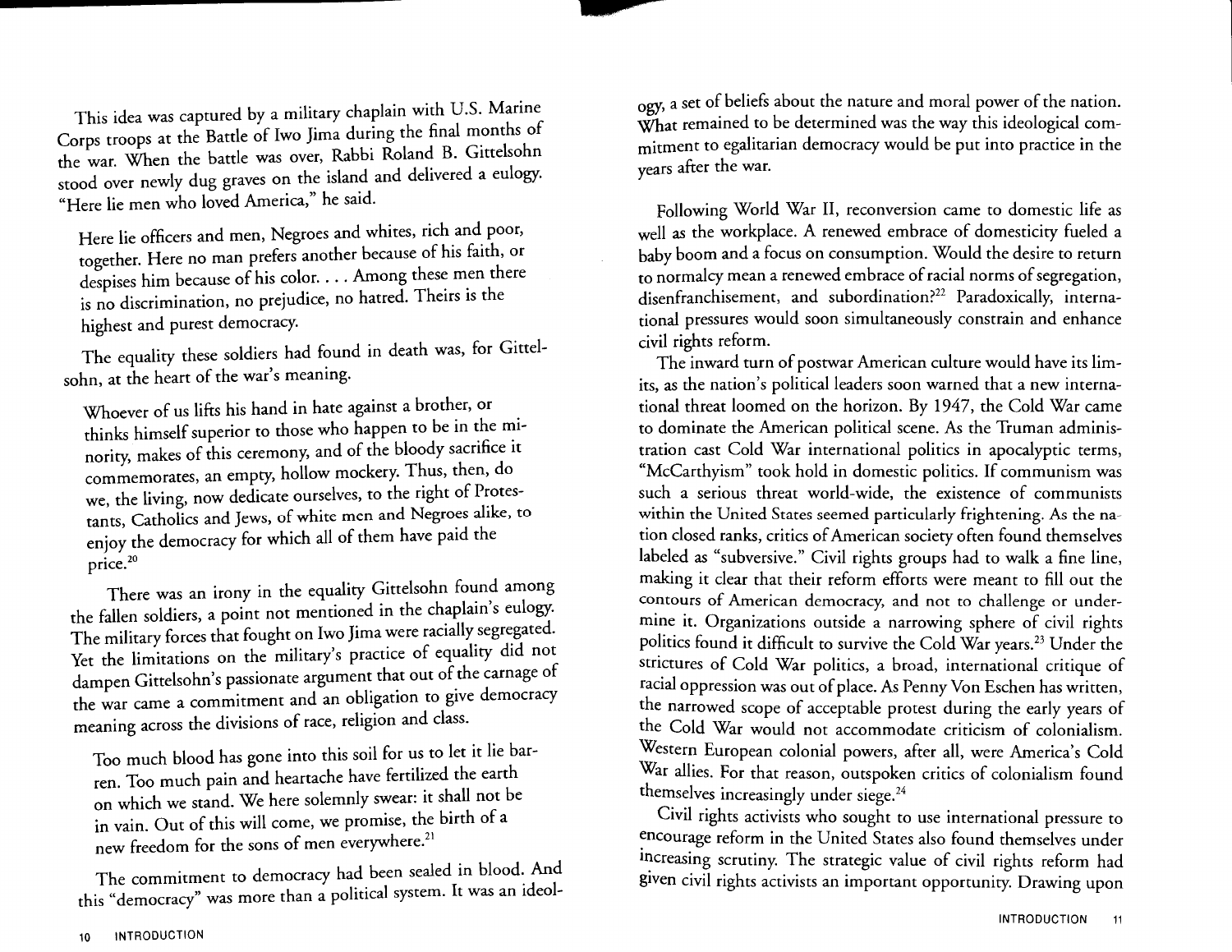international interest in race in America, following the war civil rights groups would turn to the United Nations. This new international forum, dedicated to human rights, might pressure the U.S. government to protect the rights of Mrican Americans. However, to criticize the nation before an international audience and to air the nation's dirty laundry overseas was to reinforce the negative impact of American racism on the nation's standing as a world leader. It was seen, therefore, as a great breach of loyalty. As a result, just as the House Committee on Un-American Activities and the government's loyalty security program silenced progressive voices within the United States, through passport restrictions and international negotiations the long arm of U.S. government red-baiting silenced critics of U.S. racism overseas.<sup>25</sup>

In spite of the repression of the Cold War era, civil rights reform was *in part* a product of the Cold War. In the years following World War II, racial discrimination in the United States received increasing attention from other countries. Newspapers throughout the world carried stories about discrimination against nonwhite visiting foreign dignitaries, as well as against American blacks. At a time when the United States hoped to reshape the postwar world in its own image, the international attention given to racial segregation was troublesome and embarrassing. The focus of American foreign policy was to promote democracy and to "contain" communism, but the international focus on U.S. racial problems meant that the image of American democracy was tarnished. The apparent contradictions between American political ideology and American practice led to particular foreign relations problems with countries in Asia, Mrica, and Latin America. The Soviet Union capitalized on this weakness, using the race issue prominently in anti-American propaganda. U.S. government officials realized that their ability to promote democracy among peoples of color around the world was seriously hampered by continuing racial injustice at home. In this context, efforts to promote civil rights within the United States were consistent with and important to the more central U.S. mission of fighting world communism. The need to address international criticism gave the federal government an incentive to promote social change at home.

Yet the Cold War would frame and thereby limit the nation's civil rights commitment. The primacy of anticommunism in postwar American politics and culture left a very narrow space for criticism of the status quo. By silencing certain voices and by promoting a particular vision of racial justice, the Cold War led to a narrowing of acceptable civil rights discourse. The narrow boundaries of Cold War-era civil rights politics kept discussions of broad-based social change, or a linking of race and class, off the agenda. In addition, to the extent that the nation's commitment to social justice was motivated by a need to respond to foreign critics, civil rights reforms that made the nation look good might be sufficient. The narrow terms of Cold War civil rights discourse and the nature of the federal governmen<sup>t</sup>'s commitment help explain the limits of social change during this period.

.I 1

In addressing civil rights reform from 1946 through the mid-1960s, the federal government engaged in a sustained effort to tell a particular story about race and American democracy: a story of progress, a story of the triumph of good over evil, a story of U.S. moral superiority. The lesson of this story was always that American democracy was a form of government that made the achievement of social justice possible, and that democratic change, however slow and gradual, was superior to dictatorial imposition. The story of race in America, used to compare democracy and communism, became an important Cold War narrative.

American race relations would not always stay neatly within this frame. Racial violence continued to mar the image of the United States in the 1950s, even as the Voice of America heralded the Supreme Court's ruling that school segregation violated the Constitution. During the 1960s the civil rights movement and massive resistance in the South forced the federal government to devote more attention both to racial justice in the nation and to the impact of the movement on U.S. prestige abroad.

. Out of this dynamic comes a rather complex story. Domestic racism and civil rights protest led to international criticism of the U.S. government. International criticism led the federal government to respond, through placating foreign critics by reframing the narrative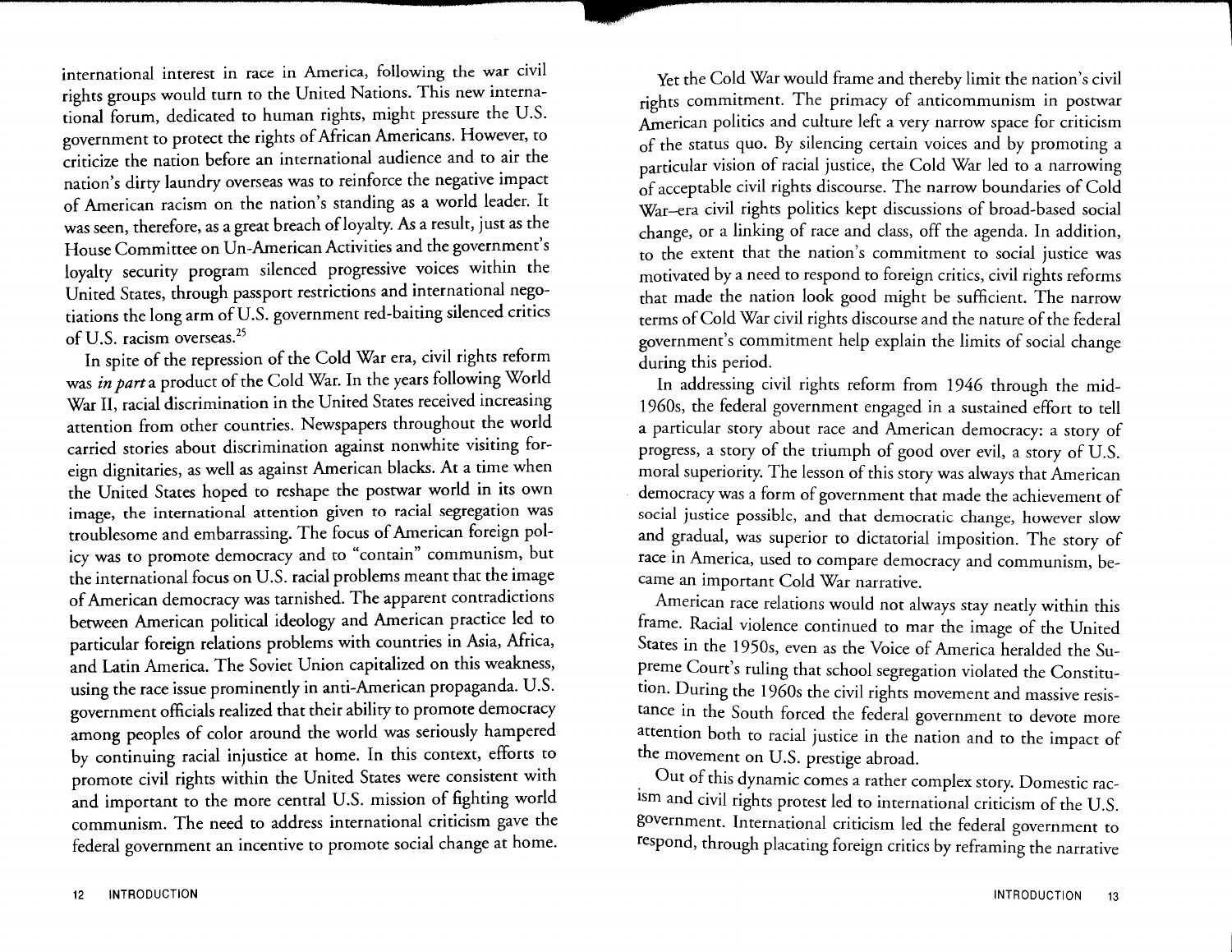of race in America, and through promoting some level of social change. While civil rights reform in different eras has been motivated by a variety of factors, one element during the early Cold War years was the need for reform in order to make credible the governmen<sup>t</sup>'s argument about race and democracy.

To explore this story, this study will take up civil rights history from a different standpoint than histories of civil rights activists and organizations and histories of domestic civil rights politics. The events that drive this narrative are the events that captivated the world. This focus on particular events and often on prominent leaders should not be seen as an effort to privilege a top-down focus as "the" story of civil rights history. The international perspective is not a substitute for the rich body of civil rights scholarship but another dimension that sheds additional light on those important and welltold stories. Looking abroad and then at home at the impact of civil rights on U.S. foreign affairs, we might more fully see the great impact of civil rights activists. It was only through the efforts of the movement that the nation and the world were moved to embrace the civil rights reform that emerged from this period of American history.<sup>26</sup>

The full story of civil rights reform in U.S. history cuts across racial groups. The U.S. policymakers in this study, however, saw American race relations through the lens of a black/white paradigm. To them, race in America was quintessentially about "the Negro problem." Foreign observers as well remarked that the status of "the Negro" was the paradigm for exploring race in America. Contemporary writers argue that the black/white paradigm renders other racial groups invisible. This limitation of vision affected the actors in this story, both U.S. policymakers and the international audience to which they were reacting. As a result, this history works within that narrowed conception of American race relations-not because race in America is a black/white issue, but because this study seeks to capture the way race politics were understood at a time when "the Negro problem" was at the center of the discourse on race in America.<sup>27</sup>

It will be the task of this volume to explore the impact of Cold War foreign affairs on U.S. civil rights reform. It brings together Cold War history and civil rights history, helping us to see that federal government action on civil rights was an aspect of Cold War policymaking. Narratives of twentieth-century America have to treat civil rights and foreign relations as two separate categories, unrelated to each other. If developments in the history of international relations had a bearing on domestic policy, it might be as part of the background, but not as a player on the same stage. For that reason, attention to foreign relations may seem out of place in a study of civil rights reform. Yet as the United States emerged from World War II as a world power, looked to for leadership amid ensuing Cold War fears of a new global conflagration, domestic politics and culture were profoundly affected by events overseas. They were affected as well by the way local and national actors thought domestic events would impact the Cold War balance of power. The Cold War created a constraining environment for domestic politics. It also gave rise to new opportunities for those who could exploit Cold War anxieties, while yet remaining within the bounds of acceptable "Americanism. "<sup>28</sup>

Chapter 1 explores the international reaction to postwar racial violence and race discrimination. Lynching and racial segregation provoked international outrage, and by 1949 race in America was a principal Soviet propaganda theme. These developments led the Truman administration to realize that race discrimination harmed U.S. foreign relations.

One way to respond to international criticism was to manage the way the story of American race relations was told overseas. Chapter 2 details U.S. government efforts to turn the story of race in America into a story of the superiority of democracy over communism as a system of government. The production of propaganda on U.S. race relations was one strategy. In addition, the government took steps to silence alternative voices, such as Paul Robeson's, when they challenged the official narrative of race and American democracy.

Ultimately the most effective response to foreign critics was to achieve some level of social change at home. Chapter 3 discusses Truman administration civil rights efforts, including its sustained reliance on national security arguments in briefs in the Supreme Court cases that would overturn the constitutional basis for Jim